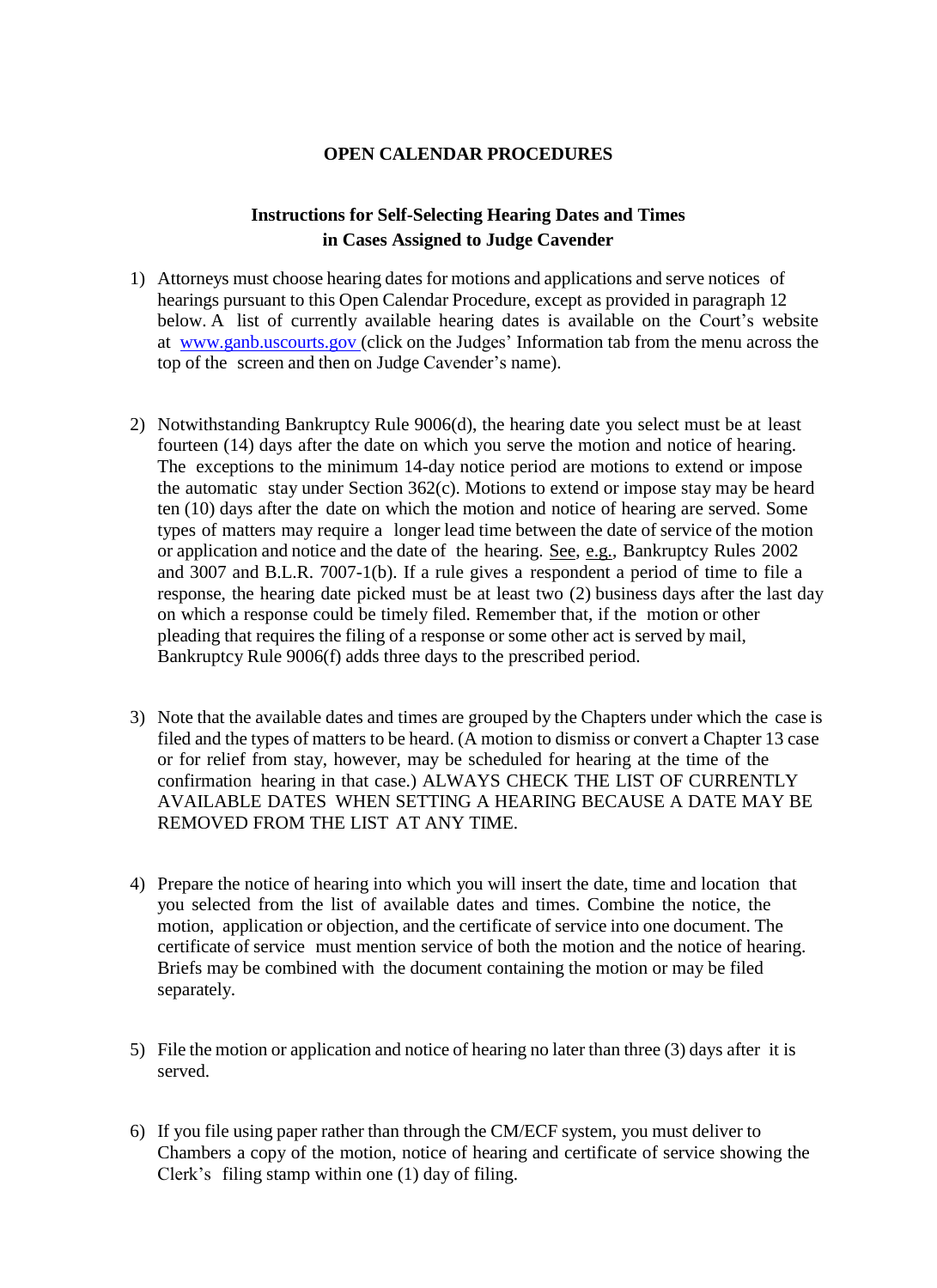- 7) If you file electronically, you may use the Open Calendar Procedure to reset a hearing date if all parties agree by filing an amended notice of hearing on which you indicate the agreement of all parties.
- 8) You may set, but are not required to set, a hearing in an **adversary proceeding**, other than those types of hearings listed in paragraph 1 2 below. If the movant in an adversary proceeding does not serve a notice of hearing with the motion, a respondent desiring a hearing may schedule one by serving and filing a notice of hearing separate and apart from the response to the motion. If no party sets a hearing, the matter will be treated as submitted after the last day on which a response or reply may be timely filed.
- 9) If you are using this procedure for a Chapter 7 relief from stay motion that will be heard before the scheduled meeting of creditors, you must (1) call the Chapter 7 Trustee and explain why a hearing is necessary prior to the Trustee's ability to examine the debtor and evaluate the case at the 341 meeting, and (2) set forth the explanation in your motion and provide the date you made the required call to the Chapter 7 Trustee.
- 10) Do not call Chambers to find out if the matter has been put on the calendar. You may view the calendar in the CM/ECF system, which you may access through PACER, even if you do not file electronically.
- 11)Counsel with conflicts should send a conflict letter to the Court in advance listing their conflicts and proposed resolutions. Counsel is expected to comply with BLR 5071, N.D. Ga. In addition, mass calendars are a way of life in Bankruptcy Court, and it is not unusual for different judges to schedule mass calendars at the same time. The judges understand that this scheduling problem gives rise to conflicts and are generally accommodating to counsel. If you have a mass calendar conflict that requires you to be in another courtroom in the bankruptcy court, call or report to the courtroom deputy clerk before the start of the hearing to identify your cases. Your cases will be marked and held for your report.